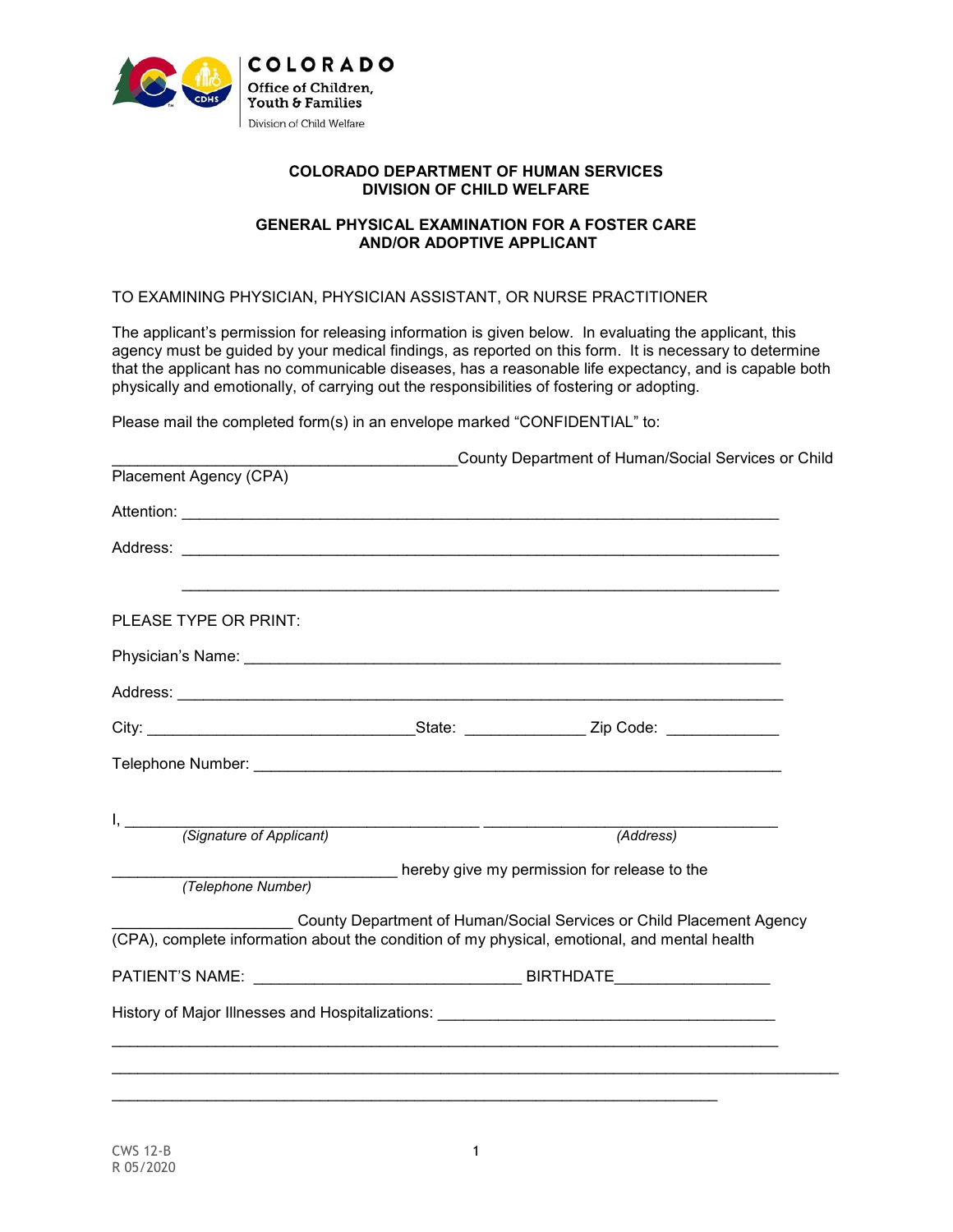

## PHYSICAL EXAMINATION: (must be within one year prior to certification or within 30 calendar days after certification)

| Is patient receiving treatment for a chronic illness? ________________Yes _____________No                                                                                                 |  |                                         |  |
|-------------------------------------------------------------------------------------------------------------------------------------------------------------------------------------------|--|-----------------------------------------|--|
|                                                                                                                                                                                           |  |                                         |  |
|                                                                                                                                                                                           |  |                                         |  |
| Is the patient current with the Influenza vaccine?                                                                                                                                        |  | Yes _______ No ________ N/A_______      |  |
| Is the patient current with Tdap?                                                                                                                                                         |  | Yes ______ No _______ N/A_______        |  |
| Date of current vaccinations                                                                                                                                                              |  | Influenza ____________  Tdap___________ |  |
|                                                                                                                                                                                           |  |                                         |  |
| Identify any emotional, mental health, substance abuse, or physical conditions of the patient that could<br>adversely affect children/youth in the home. Yes ______ No _______ N/A_______ |  |                                         |  |
|                                                                                                                                                                                           |  |                                         |  |
| How long have you known the patient?                                                                                                                                                      |  |                                         |  |

If you know the patient well enough, please give your impression of patient's emotional capacity to be a foster or adoptive parent.